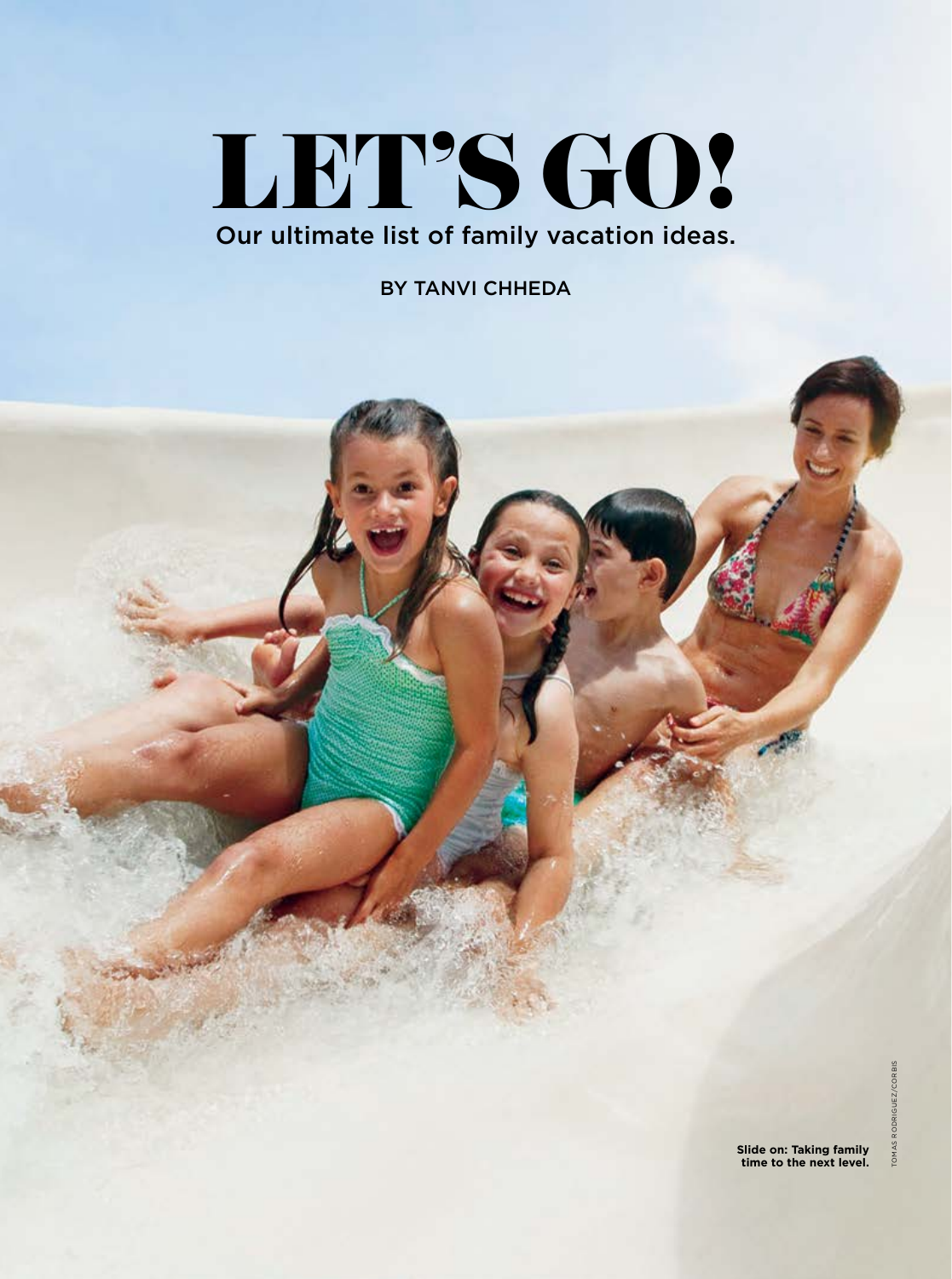

All hail the family vacation – a cherished opportunity to unplug from daily routines, discover new destinations, and reconnect with one another (because quality time feels extra special while on a game drive in Kenya or at a private cooking class in Rome). These Virtuoso destinations, hotels, tour operators, on-site tour connections, and cruise lines specialize in family travel, from weekend getaways at the beach

to multigenerational trips of a lifetime. To inspire you, we've combed through their offerings to create this ultimate list of family vacations. Ski trips, off-the-beaten-path adventures, scavenger hunts in world-famous museums – there's a trip in here bound to get your clan excited to explore.

# **AFRICA**

#### **1 TRACK GORILLAS IN RWANDA.**

A weeklong safari in Rwanda with tour operator Wilderness Safaris includes gorillatrekking in the Virunga Mountains, chimpanzee observation in Gishwati Forest National Park, and other conservationfocused activities.

# **2** PRACTICE **YOGA ATOP TA-BLE MOUNTAIN.**

A great way to start the day in Cape Town: The 198-room Belmond Mount Nelson Hotel can arrange an am yoga

class on South Africa's famed mountain. (A concierge will make sure transfers, cable-car rides, and breakfast are handled too.)

#### **3 GO ON THE SA-FARI OF A LIFETIME IN EAST AFRICA.**

Micato Safaris' 12-day itinerary through Kenya and Tanzania is a solid choice for a first visit to Africa – and can be custom-designed for families. You'll explore Serengeti National Park, the Ngorongoro Crater, and the Maasai Mara.

### **4 DIVE INTO MOROCCO.**  Tour operator

Mountain Voyage Morocco customizes 7- to 14-day itineraries for families traveling to the country, from wandering through Marrakech's colorful souks to exploring the coastal town of Essaouira.



# ASIA PACIFIC



# **5** SWIM WITH **MANTA RAYS.**

Manta rays are found in Fiji's waters between May and October. During a snorkeling excursion arranged by the 32 room Vomo Island resort, families can take an hour-and-a-half boat ride to the Yasawa Islands to swim with the majestic sea creatures.

# **6 COOK A FAMILY MEAL FROM SCRATCH.**

Embrace the estateto-plate philosophy at the 13-room **Treetops** Lodge & Estate on New Zealand's North Island on a fly-fishing excursion, while picking herbs and vegetables in the hotel's gardens, or during a cooking class with a hotel chef.

# **7 FOLLOW IN THE FOOTSTEPS OF HOBBITS.**

After a *Lord of the Rings* movie marathon at home, visit reallife Middle-earth on Abercrombie & Kent New Zealand's eightday tour of the country. Highlights include a trip to Hobbiton and a helicopter flight over Milford Sound.

### **8 LEARN ABOUT ANIME IN TOKYO.**

Tour operator Context **Travel** arranges informative, familythemed tours through more than 40 global cities. In Japan's capital, comic-book lovers can explore the oftenmisunderstood *otaku* subculture in the city's Akihabara district.



### **9 SEARCH FOR BENGAL TIGERS IN INDIA.**

Tour operator Big Five Tours & Expeditions' 12-day, family-themed trip through India includes a visit to the Pench Tiger Reserve and a three-day junior naturalist program in Satpura National Park.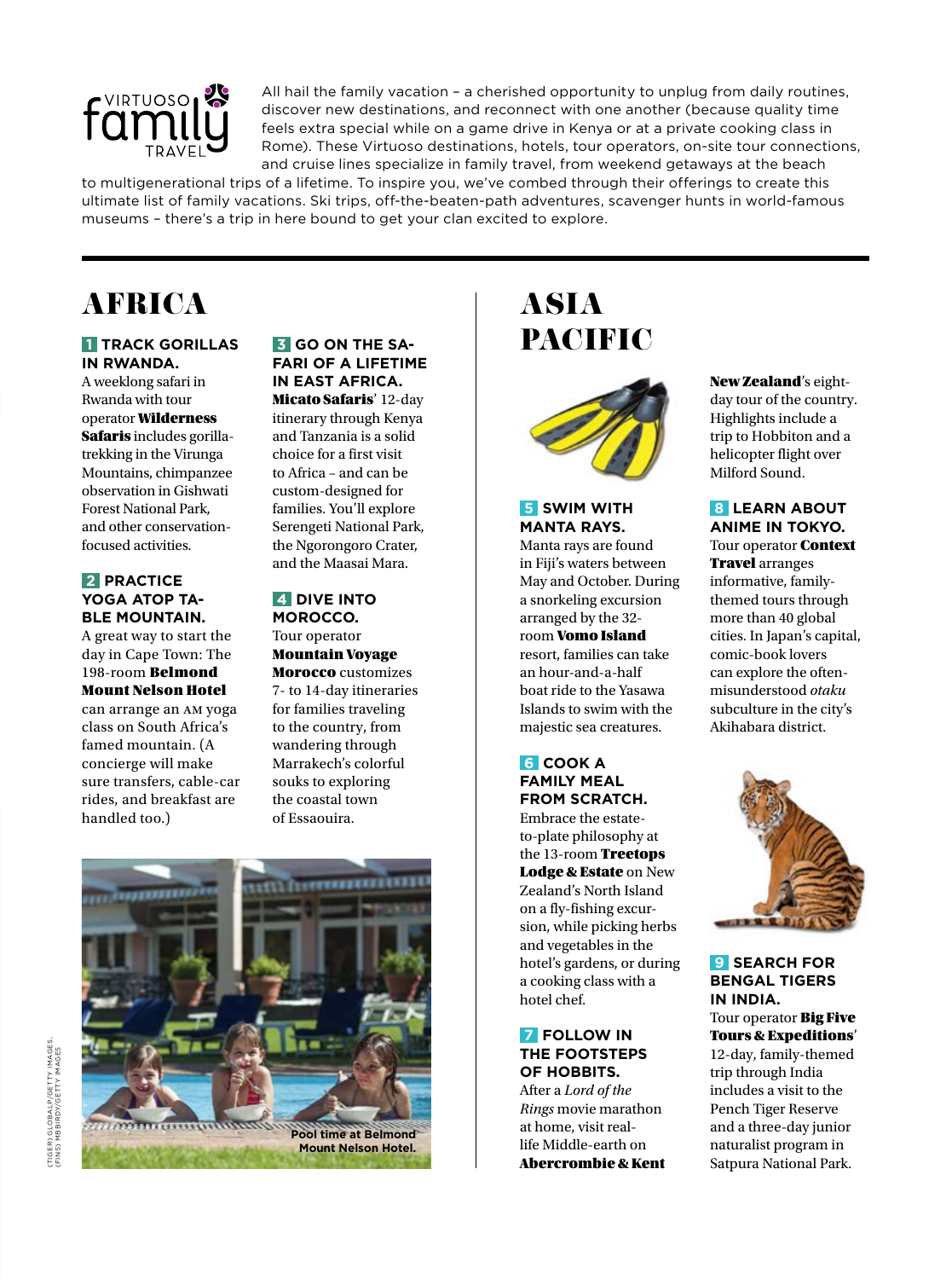# **10 BECOME AMBAS-SADORS FOR THE ENVIRONMENT.**

The Bula Club for kids at the 25-room Jean-Michel Cousteau Resort Fiji educates young ones about Fijian culture, marine life, and environmental sustainability.

# **11 GO OFF THE BEATEN PATH IN CAMBODIA.**

Highlights of a ten-day family adventure through Cambodia with Trails of Indochina include a visit to the UNESCO-protected Angkor Archaeological Park and a carriage tour through the colonial capital city of Phnom Penh.

**12 MOVE INTO AN OVERWATER BUNGA-LOW FOR A WEEK.** Tour operator Travel<sub>2</sub>/ Islands in the Sun creates custom, family-oriented adventures in the South Pacific; head to Tahiti, Fiji, or the Cook Islands to parasail, snorkel with sharks, and lounge around on the beach.



# **13 PARAGLIDE OVER QUEENSTOWN.**  Many of Seasonz – New

Zealand's custom itineraries throughout the country can include endeavors such as paragliding, heli-biking, and off-road driving – an

adrenaline-seeking option for adventurous families with adult children.

# **14 BUY MATCHING JEWELRY IN TAHITI.**  Combine leisure and learning with **Tahiti** Legends' eight-day



Polynesian family adventure. Excursions include snorkeling and a visit to a black-pearl farm.

# EUROPE

 **15 MARVEL AT THE NORTHERN LIGHTS.**  Tour operator **Backroads** offers family-themed hiking and biking trips

across the globe, including a six-day walking, hiking, snowshoeing, and hotsprings-soaking adventure through Iceland.



# **16 SPEND A WEEK IN AMSTERDAM.**

Connecting guest rooms and family suites at the 225-room Pulitzer Amsterdam offer plenty of room for the whole gang – and the concierge can arrange age-appropriate neighborhood walking tours and boat rides.

# **17 COOK TOGETHER IN TUSCANY.**

With its surrounding olive groves and gardens, Florence's 41-room

Villa La Massa is a great place for a private family cooking class. Can you say *ravioli, per favore*?

# **18 TAKE A STROLL THROUGH SANTORINI.**

Your Virtuoso advisor can work with Travel2- Greece by Travelive, an on-site tour connection in Greece, to create a custom 7- to 12-day journey through the country, featuring history lessons in Athens, sunset sails in the Greek Isles, and more.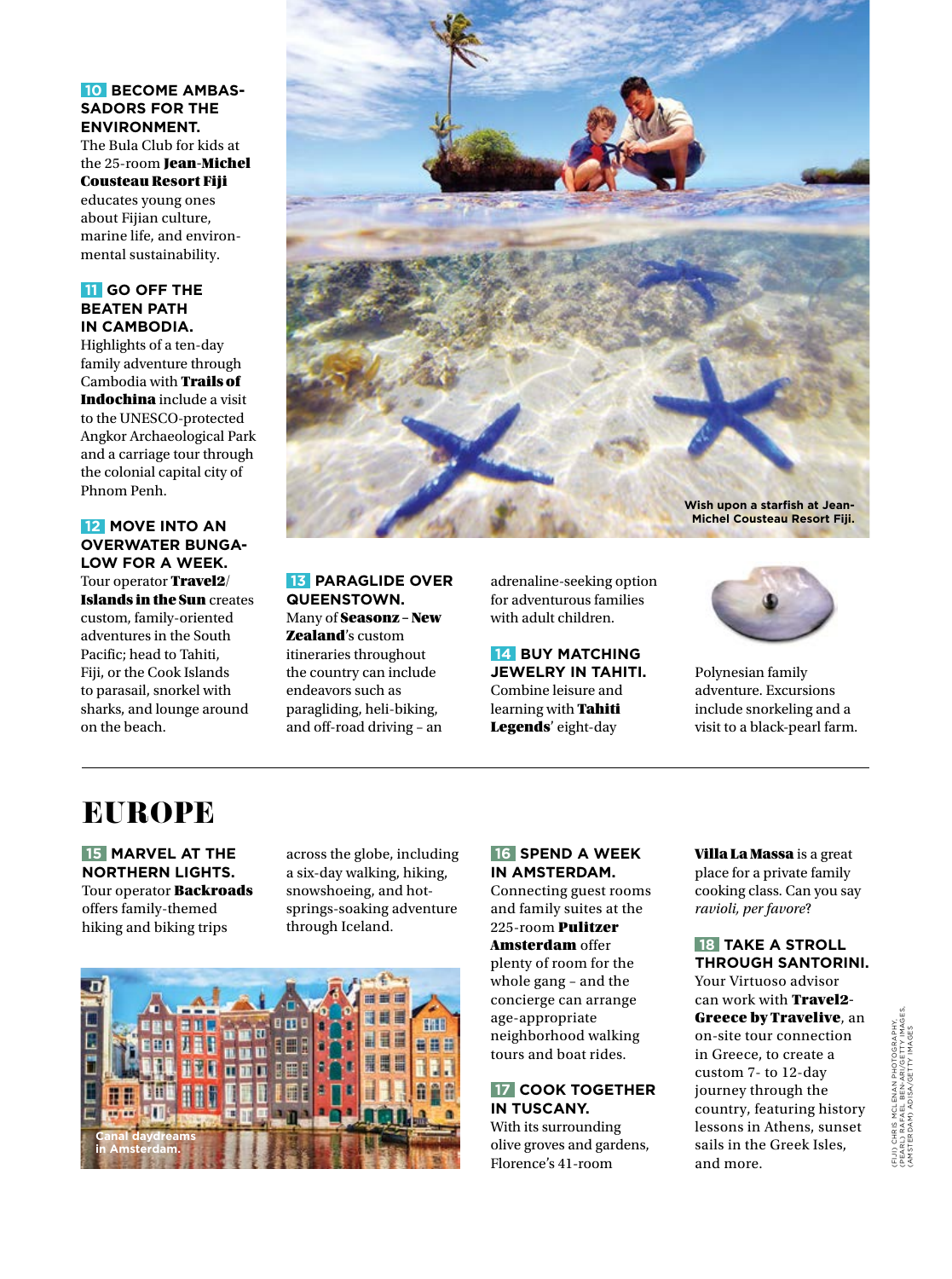# **19 BIKE THROUGH THE FRENCH COUNTRYSIDE …**

At Provence's 115-room Terre Blanche Hotel Spa Golf Resort, families can take out the hotel's bikes and cruise to a nearby confectionary shop for treats.

#### **20 … OR PEDAL THROUGH THE BAVARIAN ALPS.**

Explore the foothills of Germany's Wetterstein Mountains by bike from the 115-room Schloss Elmau Luxury Spa, Retreat & Cultural Hideaway, a 90-minute

drive south of Munich. Afterward, book it to the family-friendly spa to wind down.

#### **21 MOVE THE FAMILY INTO A GORGEOUS VILLA FOR THE WEEK.**  Villas of Distinction

rents family-friendly properties in the Caribbean, Mexico, Hawaii, France, and Italy, including a stunning ninebedroom farmhouse in Provence that's ideal for a French-inspired reunion.

private pizza workshop in the village of Sant'Angelo Muxaro.

# **23 MAKE ART IN MALLORCA.**

The 74-room Belmond La Residencia on the Spanish island of Mallorca can arrange an array of family activities, from a visit to a local guitar maker to a claymaking class with the hotel's sculptor-in-residence.

### **24 SEE THE SIGHTS IN LONDON AND PARIS.**

Tour operator Tauck Bridges creates group trips with families in mind, including an eight-day tour of London and Paris. Highlights include the Tower of London, Windsor Castle, a West End theater show, Versailles, and the Eiffel Tower.

#### **25 TRY FLY-FISHING IN IRELAND.**

A 45-minute drive west of Dublin, the 134-room K Club offers a myriad of activities for families, including fly-fishing, archery, and kayaking.



Little ones can hang at the kids' club while parents play a round on the golf course.

# **26 CASTLE-HOP IN SCOTLAND.**

Visit Stirling Castle, look for red deer in the Highlands, and take a boat ride on Loch Ness during tour operator CIE Tours International's eightday, family-themed trip.

# **27 PLAN A WINTER SKI TRIP.**

The 74-room Cristallo, a Luxury Collection Resort & Spa sits above the alpine town of Cortina d'Ampezzo in Italy's Dolomites. After a day of cross-country skiing, dine together at The Chef's Private Table restaurant.

# **28 TRANSPORT HISTORY BUFFS TO ANCIENT GREECE.**

Greece's Peloponnese peninsula is home to the ancient site of Olympia, the temples of Zeus and Hera, and much more. All of these make easy day trips from the nine-villa Porto Zante Villas and Spa on the island of Zakynthos.



### **22 ROLL DOUGH AT A GROUP PIZZA-MAKING LESSON.** Travel advisors can work with Essence of Sicily, a Virtuoso on-site tour connection on the island, to customize group adventures, from a tour of the Etna volcano to a

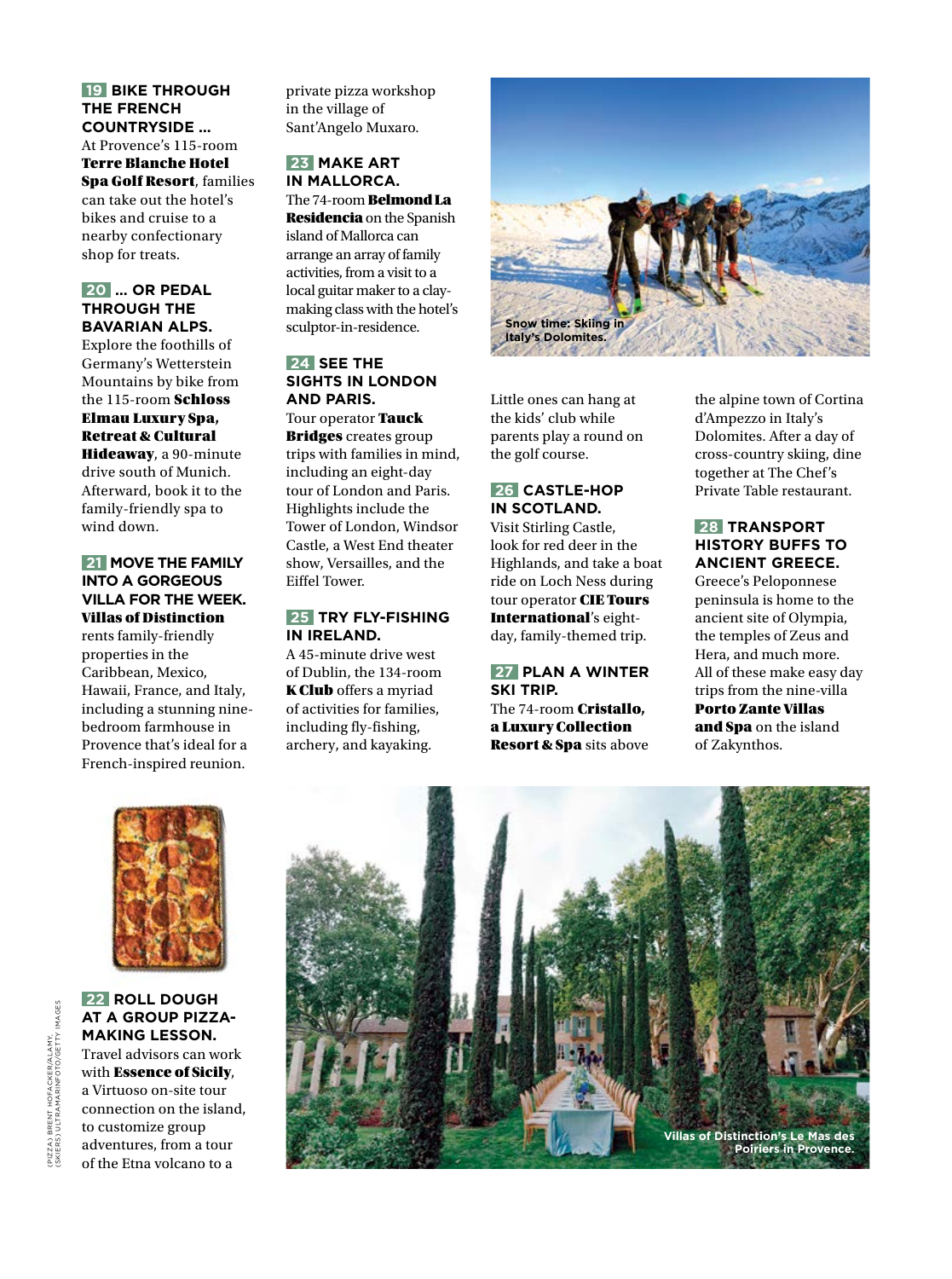# **29 EMBARK ON A SCAVENGER HUNT THROUGH THE LOUVRE.**

Travel advisors can work with **Découvertes**, an on-site tour connection in France, to arrange a scavenger hunt through the Louvre (for kids ages 6 to 12) that sneaks in some history and art education, and, of course, ends with a prize.

#### **30 SPEND A WEEK IN IRELAND.**

Your travel advisor can work with Dream Escape – Ireland, an on-site tour connection, to customize a family trip to the Emerald Isle. Visit Dublin's Leprechaun Museum, kayak through Killarney National Park, and more.

#### **31 GO ON A SUPER-CALIFRAGILISTICEX-PIALIDOCIOUS TOUR OF LONDON.**  Advisors can also work with **Dream Escape** -

United Kingdom to create signature tours in London. A *Mary Poppins*centric day in the city includes stops at the Houses of Parliament and a Mayfair chocolatier to sample English fondants.

### **32 GIVE FALCONRY A GO.**

At the 232-room Gleneagles, a countryside retreat in the Scottish Highlands, families stay busy with falconry experiences, archery lessons, and horseback riding.



 **33 MAKE GELATO IN ROME.**  Tour operator Family Twist specializes in elevated private trips

to Europe for families, including a threeday Rome adventure with a gelato-making class, a private visit to the Colosseum, and a hands-on mosaic design workshop on the agenda.



 **34 LEARN FLAMEN-CO TOGETHER.**  Your travel advisor can work with Made for Spain & Portugal, a Virtuoso on-site tour connection, to tailor custom itineraries for families. A sample 12-day trip might cover Barcelona, Costa Brava, Madrid, Granada, and Seville.

# **35 RELAX FOR A WEEK IN SARDINIA.**

Choose the Italian island of Sardinia for your next beach getaway: The 218room Forte Village Hotel Castello's bungalows offer plenty of room to spread out, and Forte Village's Wonderland kids' club has a water park, swimming pools, and more.

### **36 SNAP A NEW FAMILY PHOTO IN FRANCE'S FAMOUS LAVENDER FIELDS.**

Provence's lavender fields bloom in July, and they'll make a gorgeous backdrop for a new family portrait. The 349-room Hôtel Barrière le Majestic Cannes (and its great kids' program) is about a two-hour drive from the fields.

# **37 SKI UNDER THE FULL MOON.**

Every January, February, and March, guests of Switzerland's 164-room Kulm Hotel St. Moritz can head out on a guided afterdark ski excursion. Novices and little ones can take ski lessons in partnership with a local school.

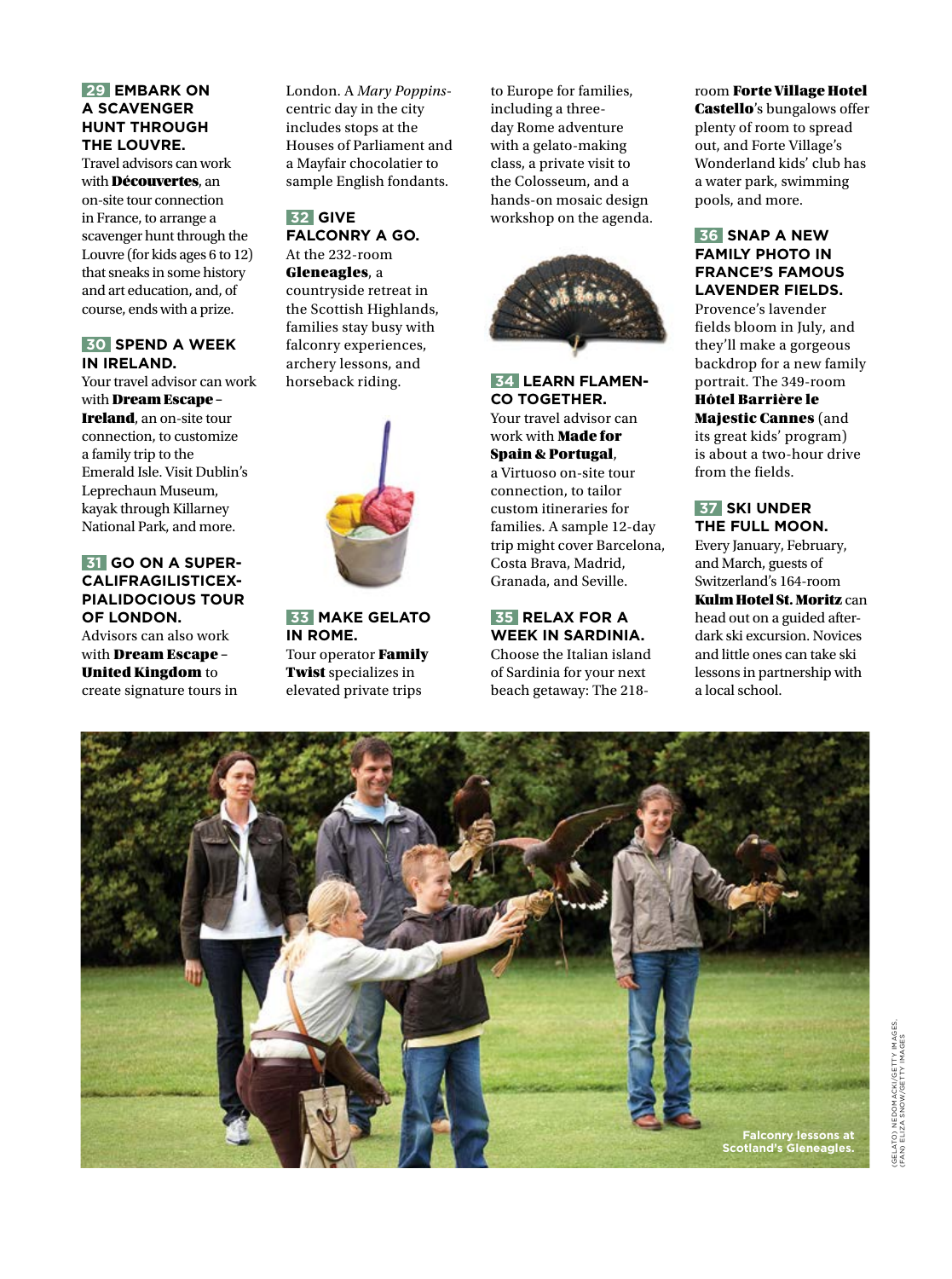# SOUTH AMERICA



#### **38 SAIL DOWN THE PANAMA CANAL.**  Princess Cruises'

ten-day, round-tripfrom-Fort Lauderdale cruise on the 2,200 passenger *Island Princess* calls on Colombia, Costa Rica, and other countries. A partnership with Discovery Family means activities are inspired by shows such as *Myth-Busters* and the cable channel Animal Planet. *Departures: Multiple dates, October 17 through December 20.*

# **39 EXPLORE MACHU PICCHU.**  Peru Empire Co.'s

nine-day, family-themed trip to Peru visits the Sacred Valley, Cuzco, Lake Titicaca, and, you guessed it, that famous



Inca citadel. Intrepid clans with older kids might even opt to hike and camp along the Inca Trail.

#### **40 HEAD INTO THE RAIN FOREST.**

Take in the breathtaking natural wonders of the Brazilian Amazon on an 11-day adventure with Abercrombie & Kent Brazil. This journey off the beaten path also includes

stops in São Paulo, the Pantanal wetlands, and Iguaçú Falls.

# LATIN AMERICA & THE CARIBBEAN

# **41 GO SWIMMING IN SECRET ROCK POOLS.**

The Baths National Park on Virgin Gorda in the British Virgin Islands is a sevenacre geological wonder where granite boulders form shallow pools that are made for a day of swimming and snorkeling. (Good news: The islands have fully recovered after being hit by Hurricanes Irma and Maria in late 2017.)

 **42 TUBE DOWN A RIVER IN JAMAICA.**  Families staying at the 63-room Round Hill Hotel and Villas in Montego Bay can keep it as low-key or highenergy as they'd like, from splashing in the pool to heading out for a tubing excursion on the Jungle River.

#### **43 TAKE A WHALE-WATCHING CRUISE.**

Humpback whales swim off the coast of the Dominican Republic from January through March; the concierge at the 34-room Eden Roc at Cap Cana can arrange boat tours.

# **44 GET OUTSIDE IN COSTA RICA.**

Hit the beach during a five-day stay at the 181-room Four Seasons Resort Costa Rica at Peninsula Papagayo, which can be set up by your travel advisor via Gogo Vacations. The tour operator arranges vacation packages worldwide.

# **45 ISLAND-HOP IN THE CARIBBEAN ON THE WORLD'S LARG-EST CRUISE SHIP.** Royal Caribbean's

6,680-passenger *Symphony of the Seas* has enough onboard activities to keep families busy for days – a laser-tag arena, surfing simulator, zip line, and the Ultimate Abyss slide are just a few of the diversions.

# **46 KEEP IT ALL-INCLUSIVE IN MEXICO.**  While the parents are hopping from pool to

pool or relaxing at the spa at the 539-room Grand Velas Riviera Maya, children ages 4 to 12 stay busy at the kids' club,

watching movies, making arts and crafts, or learning about local Mayan culture.

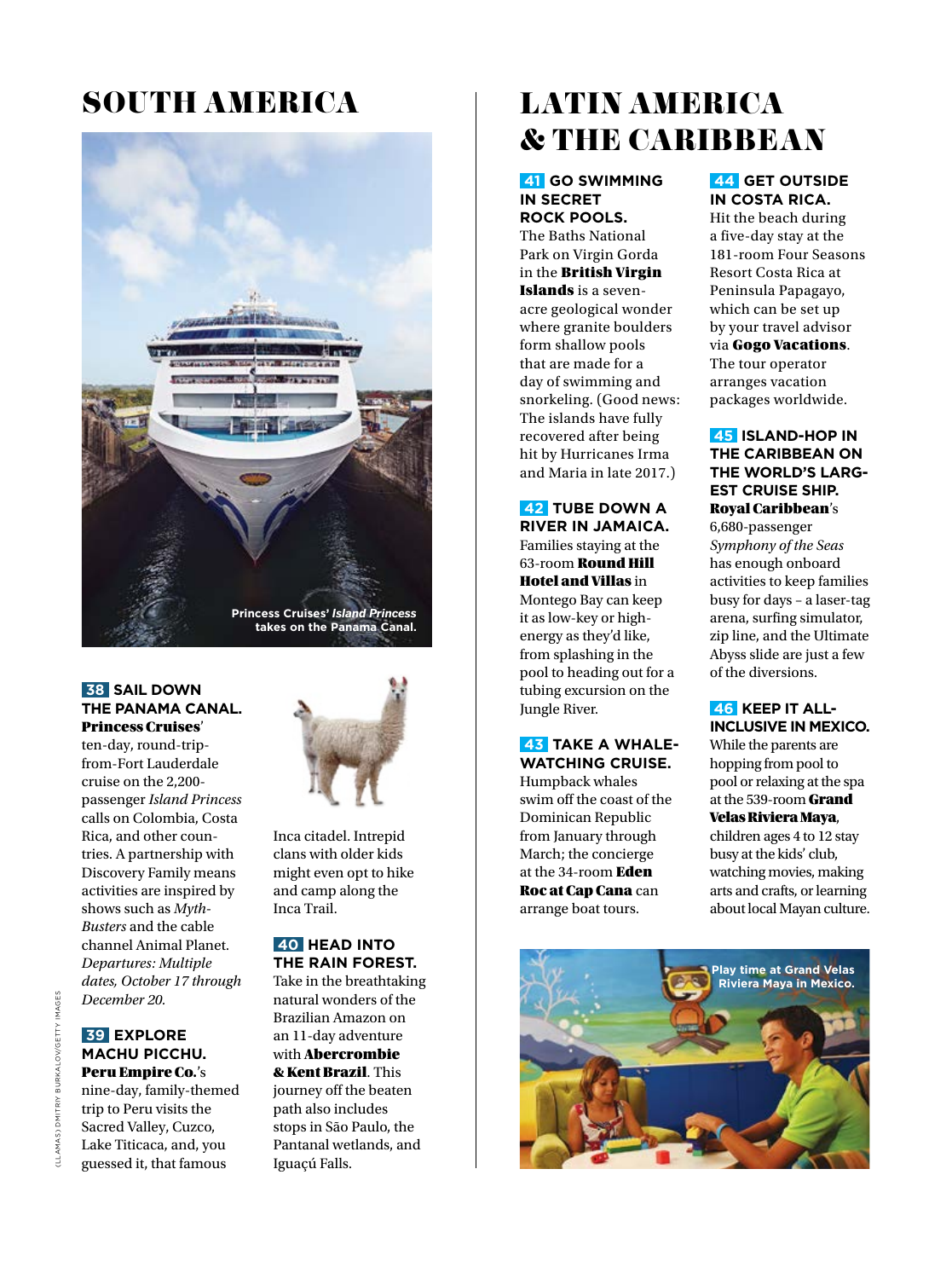# **47 WATCH BABY TURTLES HATCH ON THE BEACH.**

Sea turtles come to nest on Jamaica's shores – including along the 210-room Half Moon's two-milelong beach – from April through July. Guests visiting in August through

November can cheer the hatchlings on as they race to the sea.

 **48 CHECK OUT A COOL CARIBBEAN KIDS' CLUB.**  The 365-room Ritz-Carlton, Grand Cayman's Ambassadors of the



Environment program entertains children with snorkeling lessons, stargazing sessions, science experiments, and more.

# **49 LET THE KIDS PLAY ALL DAY.**

Guests staying at the 497-room Reef at Atlantis in the Bahamas have complimentary access to many of the mega-resort's impressive features, including Dolphin Cay and the Aquaventure water park.

# **50 SET SAIL FOR CUBA.**

Wander around Havana during an overnight stop in the city on **Norwegian** Cruise Line's five-day, round-trip-from-Miami cruise. The 1,936-passenger *Norwegian Sun* has plenty

of cabins and suites for families. *Departure: April 6.* 

### **51 HANG TEN IN BAJA CALIFORNIA.**

The concierge at the 174-room One&Only Palmilla in Los Cabos, Mexico, can arrange private group surf lessons on the resort's beach – one of the few swimmable stretches of sand in the area.

### **52 SOAK UP SAINT KITTS.**

After a morning on the beach, get dressed for afternoon tea in the Great House at the 126-room Park Hyatt St. Kitts, where you'll learn about the island's history as one of the Caribbean's biggest producers of sugarcane.

# UNITED STATES & CANADA

#### **53 EXPLORE NOVA SCOTIA.**

Advisors can work with Virtuoso on-site tour connections American Excursionist and Canadian Excursionist to customize trips close to home. In Nova Scotia, for example, shipbuilding workshops and fossil-hunting expeditions await.

# **54 HEAD TO AMERICA'S LAST FRONTIER.**

During an eight-day, Juneau-to-Sitka family cruise with Lindblad Expeditions on the 100-passenger *National Geographic Venture*, kids learn about area wildlife (bears, orcas, bald eagles) from a team of National Geographic pros. *Departures: Multiple dates, May 26 through September 1.*

#### **55 HIKE THE CANADIAN ROCKIES.**  Austin Adventures'

six-day family adventure through Banff and Jasper national parks includes whitewater rafting and horseback riding, plus opportunities to spot caribou, moose, and bighorn sheep.

**56 ISLAND-HOP IN HAWAII.** 

Tour operator **Journese's** eight-day Hawaii vacation covers impressive ground on Oahu and

Maui; travelers visit the Dole pineapple plantation, take a hula lesson at an Oahu ranch, and go snorkeling off the island of Molokini.

# **57 STARGAZE IN JOSHUA TREE NATIONAL PARK.**

Climb boulders, tour the Cholla Cactus Garden, and admire the night sky amidst the namesake shrubs of Joshua Tree. It's all an easy 40-minute drive from the 530-room **Hyatt** Regency Indian Wells Resort & Spa.

#### **58 VENTURE TO THE WIZARDING WORLD OF HARRY POTTER.**  A stay at the 750-room Loews Portofino Bay Hotel at Universal **Orlando** comes with early admission to the neighboring Islands of Adventure – home



GIRL) NYCSHOOTER/GETTY IMAGES (HULA GIRL) NYCSHOOTER/GETTY IMAGES